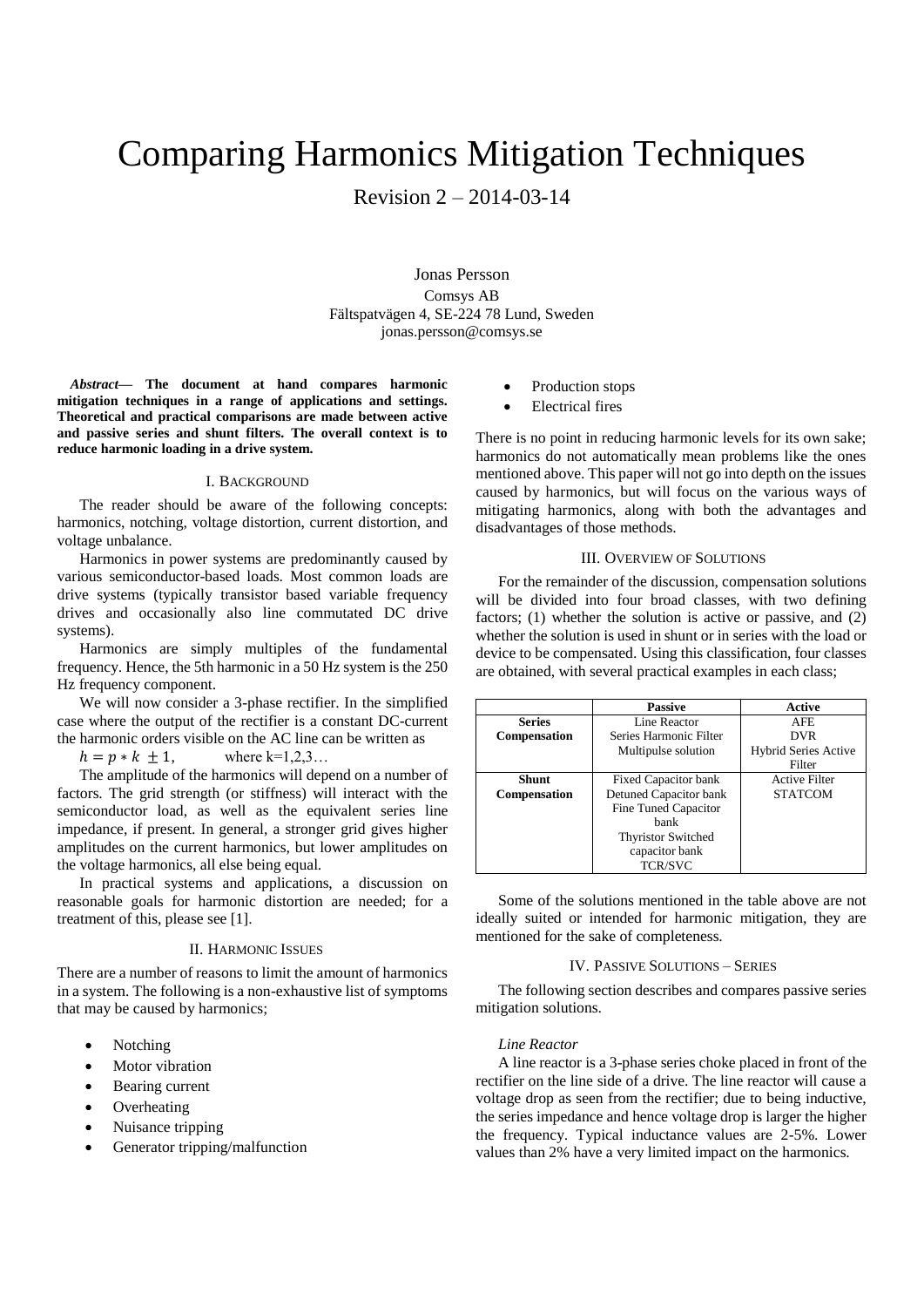#### Advantages:

- Low cost
- Significantly reduces current distortion
- Adds protection to the rectifier

# Disadvantages:

- Impractical in large drives
- Will not meet harmonic regulation levels on its own
- Need to handle full current of load, not only

#### *Series Harmonic Filter*

The series harmonic filter is designed to significantly reduce harmonics. In a sense it is a series choke with a few added components tuned to trap more of the harmonics. A typical series harmonics filter can be seen in the figure below;



Compared to the series choke a stronger harmonic rejection ratio is achieved, with higher losses and a more resonance prone filter network.

# Advantages:

- More effective compensation of harmonics than linechoke
- Significantly reduces current distortion
- Adds protection of rectifier

# Disadvantages:

- May be overloaded
- Non-flexible
- May result in leading power factor
- Needs to handle the full current of load, not only the harmonics
- Impossible to control the inrush current

# *Passive Solutions – Multi-Pulse*

A special case of the passive series solution is the multi-pulse transformer. Multi-pulse solutions entail using a multi-pulse, or multi-winding transformer with phase shift in the windings. Every secondary winding utilizes its own rectifier. A 12-pule solution uses two secondary windings and dual rectifiers. An 18 pulse solution adds one secondary windings and one rectifier. For example, an 18 pulse solution will look like this:



Note the phase shifting properties for each of the secondary windings. As discussed in the introduction, the formula  $h = p *$  $k + 1$ , where p is the pulse number and k is 0,1,2, shows the harmonics exhibited. For example, an ideal 18-pulse system will then only show harmonics of orders 17, 19 (k=1), 35, 37 (k=2) and so on. Harmonics of orders 5, 7, 11, 13, 23, 25 and so on are cancelled out. However this is only true in the ideal case where the multi-winding transformer is ideal and the feeding grid is without unbalance.

If the multi-pulse transformer itself is not perfectly balanced, the result will be the emission of harmonics outside the relation given above (ie: 13th harmonic in an 18-pulse system).

Multi-pulse systems are very sensitive to voltage unbalance. The figure below [4] shows THD as a function of loading for a fixed set of voltage unbalances. Consider a case with an 18-pulse drive under 50% load. When the unbalance is increased from 0% to 3%, the current THD increases from 10% to 35%. In a similar way, under 100% load, the current THD increases from 8% to 16%.



In the same vein, the multi-pulse system requires symmetrical loading on the secondary windings in order for the harmonic cancellation to occur. When compared to other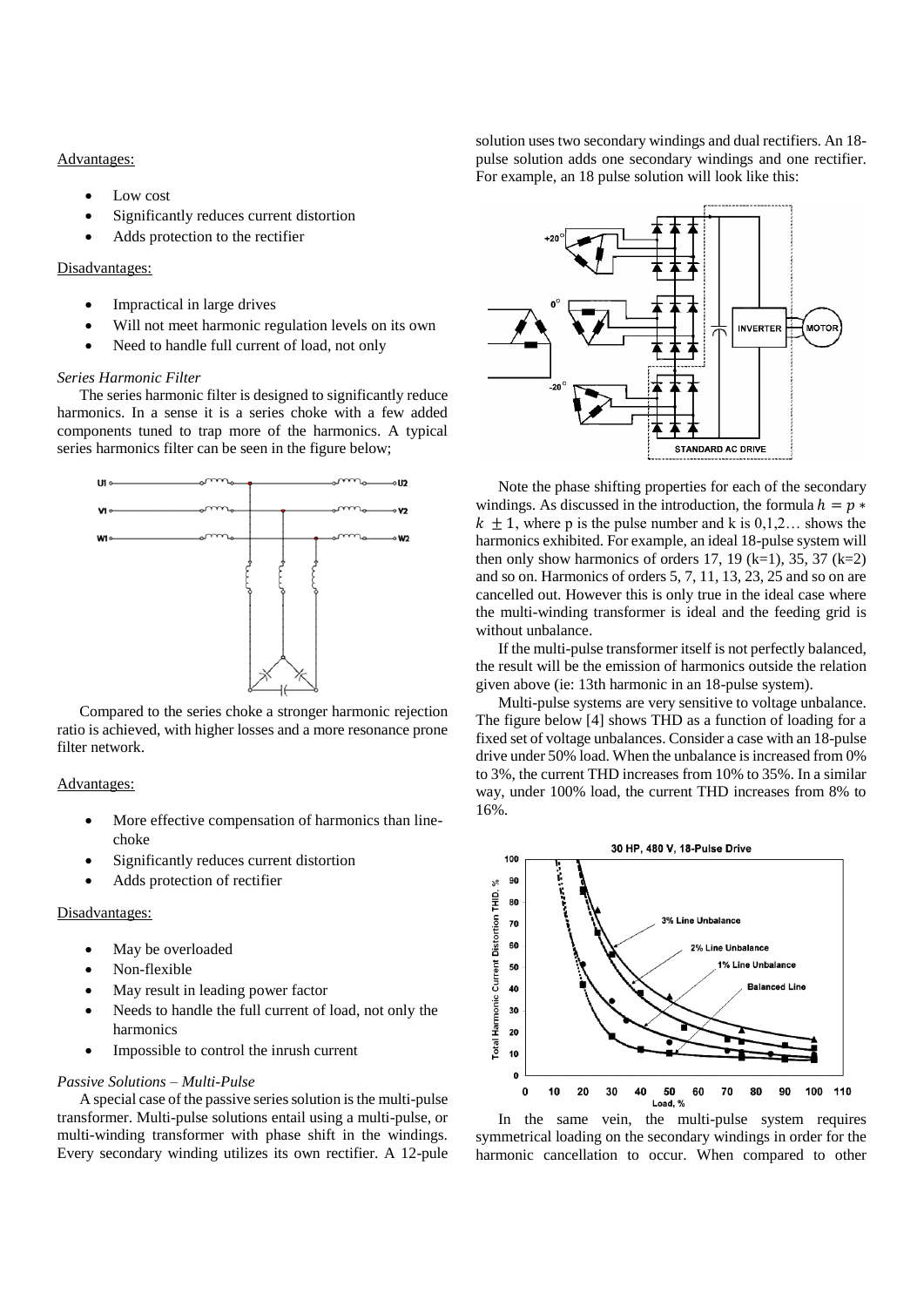solutions, the multi-winding transformer is physically large and heavy. In applications where space is at a premium, this is a major drawback.

# Advantages:

- More effective compensation of harmonics than a line-choke
- Significantly reduces current distortion
- Adds protection to the rectifier

# Disadvantages:

- Sensitive to voltage unbalance
- Sensitive to transformer asymmetry
- Non-flexible
- Large and heavy
- Optimal cancellation only with symmetric drive loading
- Very hard to retro-fit

# V. PASSIVE SOLUTIONS - SHUNT

Passive shunt filters encompass a wide range of solutions. With regards to compensating reactive power, these are the most common type of solution. They can generally be divided into the following basic types:

- Fixed capacitor banks
- Contactor based units
- Detuned contactor based
- Thyristor based capacitor banks
- Fine-tuned passive filters

For brevity of discussion, some of the mentioned solutions will not be discussed as they cannot be used to mitigate harmonics. Instead the discussion will focus around the generic benefits and disadvantages to passive shunt solutions. In the figure below, a fixed fine-tuned filter, a contactor based detuned filter and a thyristor based fine-tuned filter can be seen from left to right.



As the shunt connection places the compensation in parallel with the load, the filter can be sized to fit the disturbance rather than the load. In the case of a fine-tuned 5th harmonic filter, this means that the filter will only be sized for the 5th harmonic rather than the total load size. A typical variable speed drive load will have a 5th harmonic current in the neighborhood of 25-30% of the fundamental load current. This means the shunt connected filter may be significantly smaller than the series filter. We will later show that this also holds true for active solutions.

As with all passive solutions, the loading cannot be controlled. The loading of the filter will be determined by the impedance of the filter, the connected grid and the loading on the grid. Further, several fine-tuned filters may interact when placed in the same grid. Since the tuning will depend on and interact with the source impedance, the end results of adding fine-tuned shunt filters are often unpredictable. Consider the following example from [3], where three fine-tuned filters (tuned to 5th, 7th, and 11th harmonic) are placed on a grid with varying source impedance (an oil rig). In the picture below we have one (case iii), two (case ii) and four generators running (case i). Note that the tuning does not move around very much; however the resonant peaks move around significantly, increasing the risk of interaction with other loads.



#### Advantages:

- More effective compensation of harmonics than a line-choke
- Possible to retrofit

# Disadvantages:

- May be overloaded
- Non-flexible
- Sensitive to grid conditions
- Will interact with other passive loads
- Will interact with grid power quality
- Impact on voltage difficult to determine
- Grid interaction unpredictable and in many cases non-intuitive

# VI. ACTIVE SOLUTIONS – SERIES

The active series solution is usually implemented in the form of an Active Front-End variable speed drive, or simply an AFE. In a regular variable speed drive, the rectifier is controlled via diodes. With an AFE these are replaced with an active (usually IGBT-based) controlled rectifier. In the figure below, the left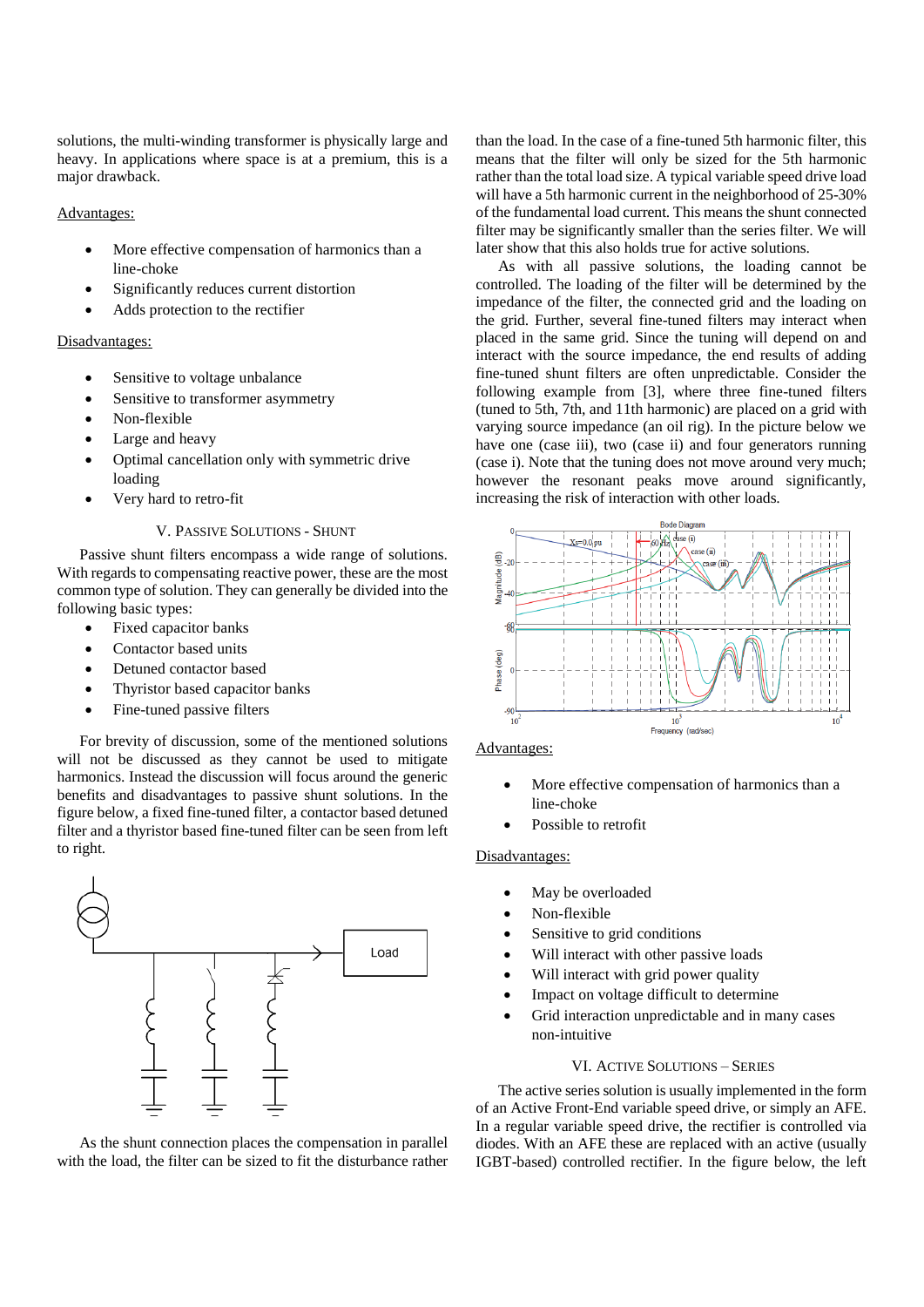part is the active rectifier, the DC energy storage is in the middle, and the inverter (motor) part is to the right. As can be immediately seen, the active rectifier needs to be able to transmit the full power of the load.



One of the immediate benefits of this scheme is the ability of the active rectifier to feed electrical energy back to the grid during braking. AFE drives usually have very low current distortion (typically down to 5% THD) and excellent power factor.

Some tradeoffs affect the AFE performance in particular. In order to make the AFE as light and compact as possible, it is desirable to lower the switching frequency of the active rectifier. This however puts stress on the line filter and creates a higher switch ripple. Increasing the switching frequency is however done at a very high cost; the active rectifier grows physically larger and becomes more expensive.

The voltage waveform below [5] clearly illustrates a severe case of ripple;



The ripple in the figure above is centered at the 50th harmonic with sidebands at 47th and 53rd; this will severely interact with other equipment on the same bus and may cause equipment malfunction, breaker nuisance tripping and other problems.

Due to the active rectifier, there is a voltage boost of the DCvoltage compared to a conventional 6-pulse drive with a Diode rectifier. The higher DC voltage creates a higher ripple on the motor side, meaning that a dV/dt filter may be needed, especially in an application with higher motor voltages (600-690VAC).

For AFE drives with LCL-filters, special concern must be taken with regards to the switching frequency and the resonance point of the line filter. Normally, the switch frequency is above the resonant frequency in order to benefit from the higher damping. However, this puts the AFE at a double disadvantage since the switching frequency already needs to be low in order to not make the active rectifier part too bulky and lossy. The below figure [8] illustrates the problem of having low damping in the LCL filter  $-$  a resonant peak is created which might interact with other loads in the grid. The only way of reducing

the severity of the peak is to add damping. The other option would be to increase the switching frequency.



Due to being a series design – transmitting the full load current – the AFE needs to have a low switching frequency in order to not be too inefficient. The high current capacity in combination with a low switching frequency leads to large switching ripple and a higher risk of interacting with other loads on the grid, possibly causing harmonic resonances.

#### Advantages:

- Very efficient suppression of harmonics
- Excellent power factor
- Able to feed energy back to grid
- Insensitive to network unbalance

## Disadvantages:

- Active rectifier must transmit full load power
- Large, complex
- Harmonics compensation is tied to drive
- Switch ripple on grid side
- Higher switch ripple on motor side due to boost voltage
- High losses
- Expensive
- Impossible to retrofit
- Bad redundancy due to being tied to drive
- Combination of LCL filter and low switching frequency
- Grid interaction unpredictable and in many cases non-intuitive

# VII. ACTIVE SOLUTIONS - SHUNT

An active filter is connected in shunt – in parallel – with the load and can be used to mitigate a number of power quality problems. The most common is the reduction of harmonics caused by variable frequency drives. The majority of active filters use IGBT technology. Active filters work by measuring the load current, analyzing the harmonics and then injecting counter-phase harmonics in order to cancel out the unwanted harmonics.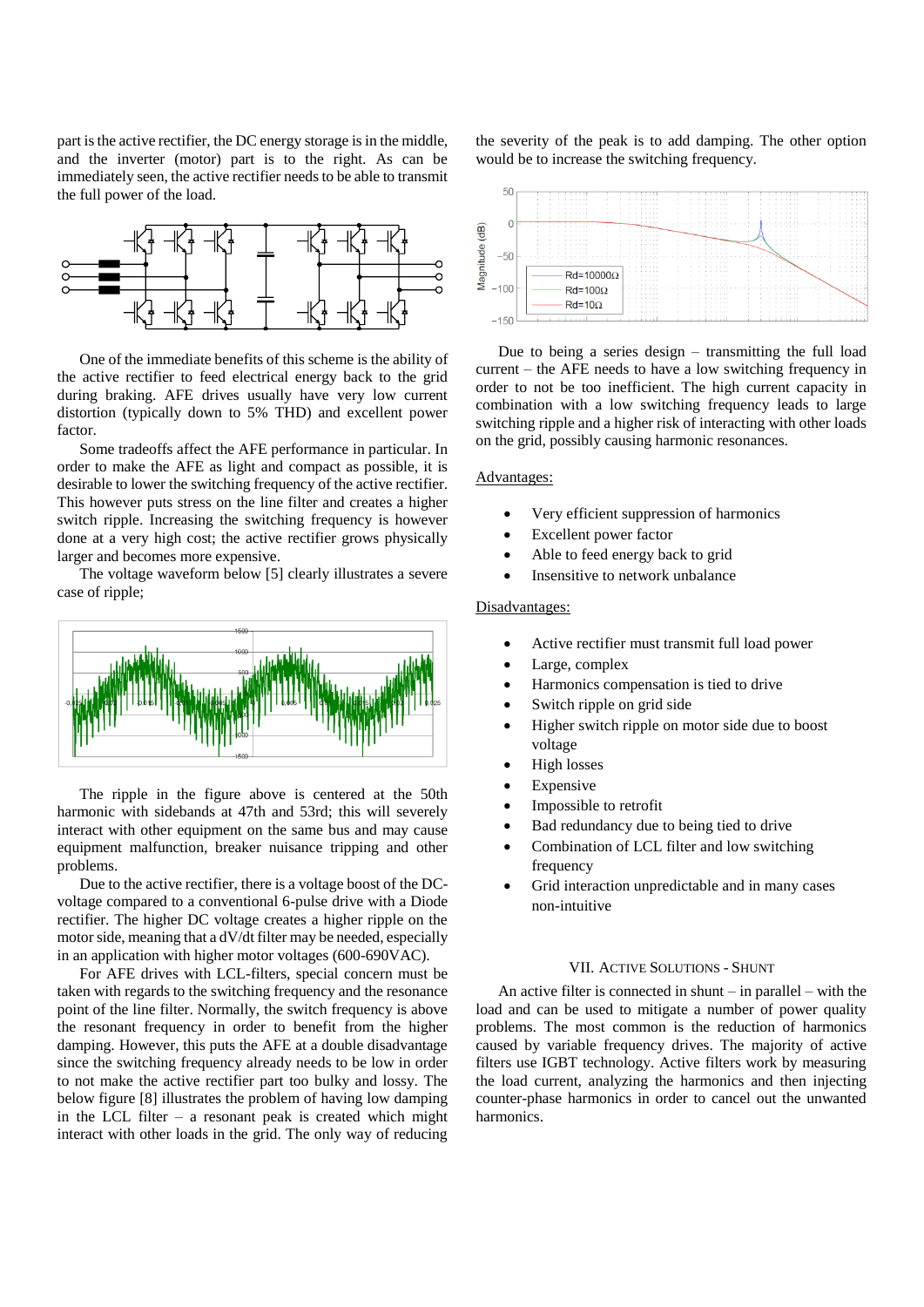

Since the shunt active filter only needs to handle the size of the disturbance (ie: the harmonics), which are a fraction of the amplitude of the full current, using a higher switching frequency and a higher resonance frequency in the LCL filter is feasible. This significantly lessens the risk of grid interaction and allows the shunt active filter to compensate higher harmonic orders.

Most commonly active filters work in global or selective mode. Global mode means that the active filter tries to cancel out all harmonics irrespective of order. This can be done by removing the fundamental frequency component from the measured signal. Selective mode means that the user is given the opportunity to configure which harmonics to compensate. During selective compensation, it is possible to target a particular issue. This may allow significant downsizing of the active filter. For example, in the case of the 11th harmonic triggering a resonance, an active shunt filter with selective compensation may be configured to only target the 11th harmonic, in turn significantly lowering the required current rating of the active filter.

It should be pointed out that the ability to downsize the active filter to only compensate the needed harmonics is a direct consequence of being a parallel device. An active filter is insensitive to network unbalance and the user may select to only partially compensate the load in order to reach a pre-determined set of criteria.

The active filters will introduce switch ripple, but much less than the equivalent AFE solution due to smaller size relative to the load and due to the higher switching frequency.

# Advantages:

- Most efficient compensation
- Simple to retro-fit
- Tunable to the problem at hand
- Compact
- Allows redundancy to be designed into the system (due to being separate from load)
- Smaller than series solution
- Losses lower than multi-pulse, AFE and series filters
- Simple to compensate groups of different load
- Cannot be overloaded
- Can provide VAR compensation
- Insensitive to network unbalance

Significantly less switch ripple than AFE

#### Disadvantages:

• Introduces switch ripple

# VIII. COMPARISON

Consider a case where a 1000A variable frequency drive is to be compensated. The resulting amount of harmonics to be mitigated is dependent upon the system impedance and the equivalent series reactance. In a weak grid, the current distortion might be as low as 20%. In a strong grid the number might be up to 38%. In absolute numbers this means a harmonic current of 200 – 380 A RMS. In most cases, it will be enough to just attenuate the harmonics enough to reach a certain voltage distortion (for example 5% according to IEEE-519(1992) [6]). According to the same standard there will also be requirements on the TDD. In the worst case, the TDD will be required to be less than 5% under all conditions, meaning that if the 1000 A drive is the only system on the PCC, maximum emission of harmonic current is 5% of the demand current or 50 A RMS. In order to achieve this, the harmonic reduction in terms of current needs to be  $150 - 330$  A RMS.



The ability to downsize the solution to fit a particular purpose is one of the biggest general advantages of parallel compensation circuits compared to series circuits. As demonstrated by the example above, a series compensation would need to have a current rating of 1000 A RMS; the shunt compensation will be 150 – 330 A RMS even when compensating all harmonic orders. The difference will increase in the case where a more specific, pin-pointed solution is required.

## IX. PERFORMANCE COMPARISON

In the following section performance is compared on a selection of parameters. The table below compares current compensation results and efficiency of a couple of solutions. Data is courtesy of Danfoss [7]. In the data below, no consideration is given to imperfections in the grid such as